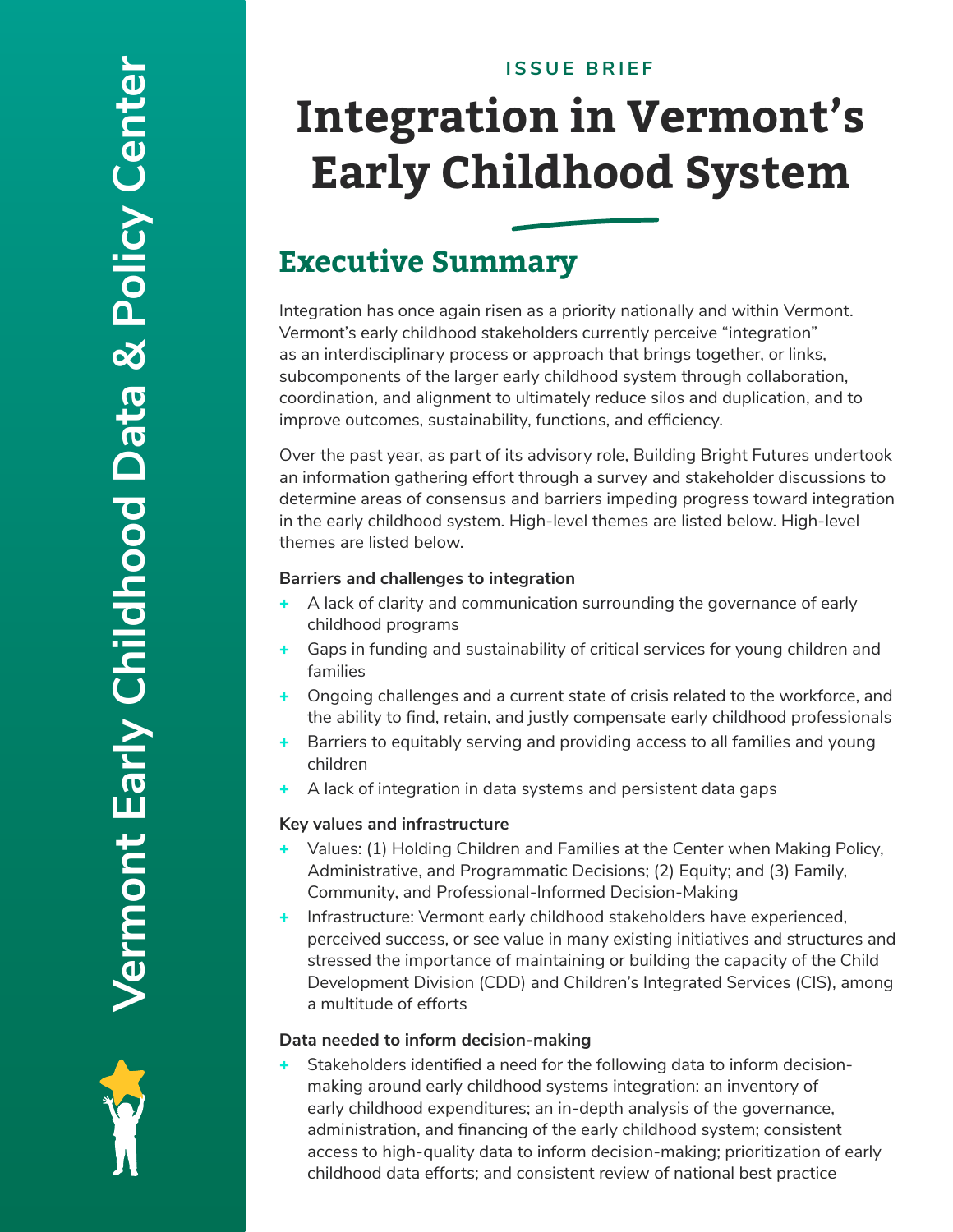### **Table of Contents**

| Introduction                                                                                                                                                                                                  | $\mathbf{2}$ |                                                                                                                                               |                 |
|---------------------------------------------------------------------------------------------------------------------------------------------------------------------------------------------------------------|--------------|-----------------------------------------------------------------------------------------------------------------------------------------------|-----------------|
| <b>Information Gathering and Methodology</b>                                                                                                                                                                  | 3            |                                                                                                                                               |                 |
| Theme 1: Challenges to Integration in Vermont's Early Childhood System<br>Theme 2: Vermont's Existing Integration Values and Infrastructure<br>Theme 3: Data and Information Needed to Inform Decision-Making | 4<br>7<br>10 |                                                                                                                                               |                 |
|                                                                                                                                                                                                               |              | Ongoing Efforts to Prioritize Early Childhood Integration: Vermont's Early Child<br><b>Care and Early Childhood Education System Analysis</b> | 12 <sub>2</sub> |

The findings of this brief do not necessarily indicate the views of Building Bright Futures' staff, the State Advisory Council, or the State of Vermont. Data were collected and compiled from a subset of the Building Bright Futures Network, and therefore, may also not represent the views of all members.

## **Introduction**

Vermont's early childhood system includes a complex array of services, resources, and support for children and families provided in a variety of contexts by agency and community partners. This system is primarily governed by two agencies: The Agency of Human Services (AHS) and the Agency of Education (AOE). For many years, Vermont early childhood partners, stakeholders, providers, and other experts have worked to develop and implement a vision for Vermont's early childhood system that largely focuses on integration within and across the two lead agencies alongside communities and early childhood stakeholders. This vision is outlined within Vermont's Early Childhood Action Plan (VECAP): "*The early childhood system will be an integrated continuum of comprehensive, high-quality services that is equitable, accessible and will improve outcomes for each and every child in the prenatal period through age eight and their family in Vermont.*" The fourth VECAP goal of the plan states, "*the early childhood system will be integrated, well resourced and data-informed.*"

Vermont's early childhood stakeholders currently perceive "integration" as an interdisciplinary process or approach that brings together, or links, subcomponents of the larger early childhood system. These linkages are established through collaboration, coordination, and alignment to ultimately reduce silos and duplication, and improve outcomes, sustainability, functions, and efficiency. However, Vermont has not currently adopted a formal definition, or determined how best to measure integration for the early childhood system. This task is being undertaken by Building Bright Futures as part of our role in statute and through funding from a federal HRSA Grant over the next four years.

Between Governor Scott's emphasis on the importance of a cradle-to-career vision, the 2020 Early Childhood Needs Assessment, increased awareness due to the COVID-19 pandemic of the gaps and inequities of the early childhood system, and several federal initiatives, integration has risen to a place of not only being a priority of the field, but a priority for Vermont, as well as states across the country.

For the purpose of this brief on the status, challenges, and opportunities associated with integration within the early childhood system in Vermont, feedback was gathered from the BBF Network (methodology further described below). These findings solely represent stakeholder's perceptions, not necessarily the true state of integration.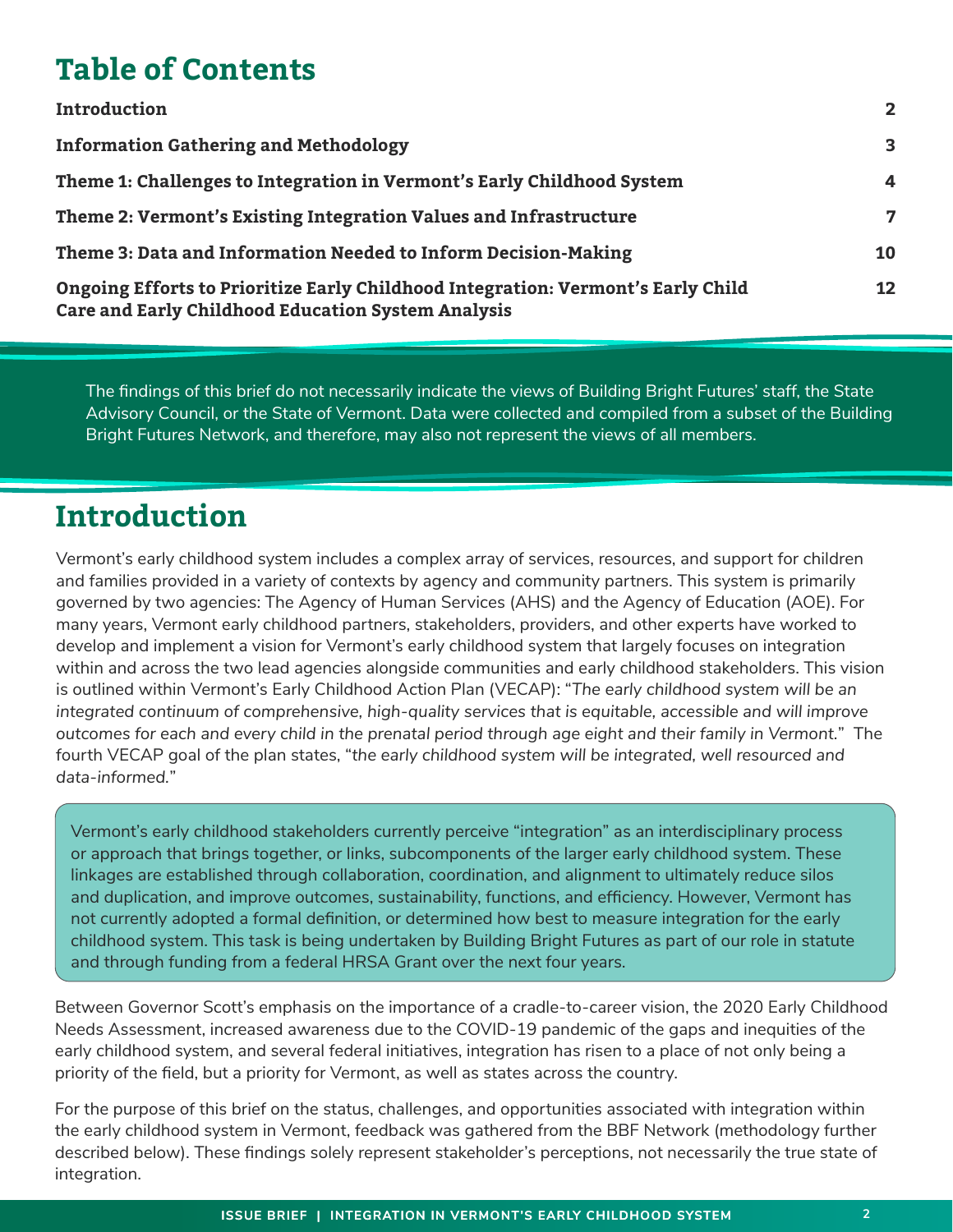**Information Gathering and Methodology**

In its advisory role, Building Bright Futures (BBF) is committed to presenting the most up-to-date data on the status of children, families, and the early childhood system. Just as important is BBF's ability to capture and disseminate the perspectives of families and early childhood professionals across all sectors. These information gathering efforts allow key stakeholders and decision-makers to see a point-in-time snapshot of data collected from the early childhood field on key initiatives, the impact of those initiatives, priorities, challenges, and considerations for policy.

Over the past year, Building Bright Futures undertook an information gathering effort to determine areas of consensus and barriers impeding progress toward integration. This effort was inspired by VECAP Goal 4, which outlines an early childhood system that is "integrated, well resourced, and data-informed" as a key objective, and H. 394, *An act relating to reorganizing the administration of child care and early learning services*.

The first data collection effort was through recorded verbal discussions at the State Advisory Council (SAC) meeting with the support of an online tool called IdeaBoardz, in which stakeholders could anonymously respond. The second form of data collection was a qualitative survey of stakeholders between February 23 and March 17, 2021. Finally, BBF captured qualitative stakeholder perspectives about early childhood systems integration throughout convenings of the Vermont Early Childhood State Advisory Council Network from February 2021 to December 2021. The multimodal strategy for gathering information, while less rigorous than traditional academic research, has proved effective in engaging a wide range of stakeholder voices over a longer period of time. The following questions were discussed:

- + What are the key components of an integrated prenatal to age 8 early childhood system and what's currently in place in Vermont?
- + What are the persistent barriers Vermont faces to achieve these components of an integrated system?
- + Where are the opportunities for improvement to reach true integration for our prenatal to age 8 system?
- What additional data and information is needed to inform decision-making related to integration?

**State Advisory Council Information Gathering.** While the State Advisory Council (SAC) is composed of 23 Governor-appointed early childhood leaders, SAC meetings are open to the public and are therefore, rich convenings including early childhood stakeholders across Vermont. The February 23, 2021 meeting focused on early childhood integration included 263 public and private partners participating virtually.

**Qualitative Survey Responses.** In total, the survey had 144 complete respondents who represented 31 sectors/disciplines and every region of Vermont. The most prominent sectors that respondents represented were early childhood education including afterschool (51%, 74 respondents), the early childhood system (24%, 35 respondents), and advocacy (23%, 33 respondents). Most respondents identified themselves as direct service providers (44%), with other significant representation from both leadership (33%) and management (31%) roles. Additionally, more than 50% of respondents were a parent or caregiver of a child under 9 (53%, 76 respondents). Respondents primarily identified as White (85%) or preferred not to respond (10%).

**The Vermont Early Childhood State Advisory Council Network Perspectives.** The Network includes over 450 early childhood stakeholders coming together over the course of the year through Regional Council meetings, VECAP Committee Meetings, and the State Advisory Council.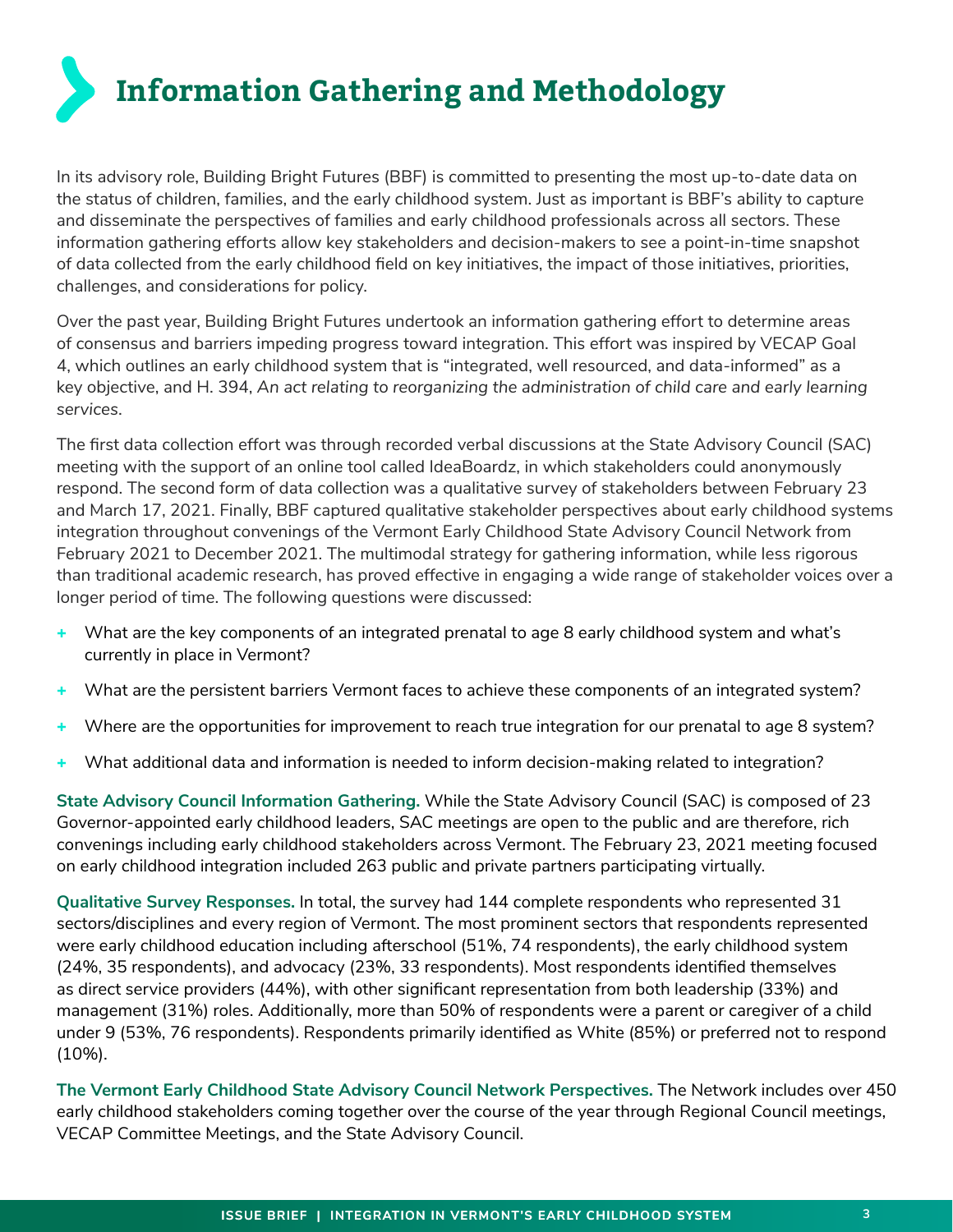

The following key themes resulted from information gathering over the past year:

- Challenges to integration in Vermont's early childhood system
- Vermont's existing integration values and infrastructure
- Data and information needed to inform decision-making

### **Theme 1: Challenges to Integration in Vermont's Early Childhood System**

As part of this information gathering effort over the last year, Vermont's early childhood stakeholders have identified a range of challenges and barriers to systems integration based on their perceptions and experiences with what successful integration within the system should look like.

Stakeholders' most prevalent concerns fell into six primary categories that they identified as being critical to integration in Vermont's early childhood system. While not an exhaustive list, these themes rose to the top of early childhood partners' responses regarding what components are key in establishing an integrated, efficient, comprehensive, seamless system for children and families, and what barriers currently are hindering progress toward Vermont realizing that vision for the system:

- Family, provider, and educator engagement and partnership in decision-making
- Governance and administration
- Workforce supports and compensation
- Equity of services, access, and decision-making
- Finances and resources for the system
- Data governance and data integration

#### **Quotes From the Field: Challenges at Hand**

"Persistent barriers include 1) chronic underfunding which leads to an early childhood system based on scarcity and competition; 2) inadequate and incompatible data systems which prevents true understanding of the effectiveness and efficiency of programs and strategies; and 3) insufficient alignment of values—or communication of values—both current and historical, both actual and perceived."

"Trust. When things are changed by people who do not have lived experiences of the systems they change, the new process and procedures do not reflect the kind of support people need. There needs to be real ways for people's voices to be heard and reflected in policy to build trust."

"Hands down the biggest barrier is funding. What consistently happens is our limited capacity forces other initiatives to start up to fill the gap and thus it stretches already thin funding across even more projects. We need a robust commitment to prevention and early childhood in the form of adequate funding to better integrate throughout the systems and build on the great work that has been done over the last decade in the [early childhood] field."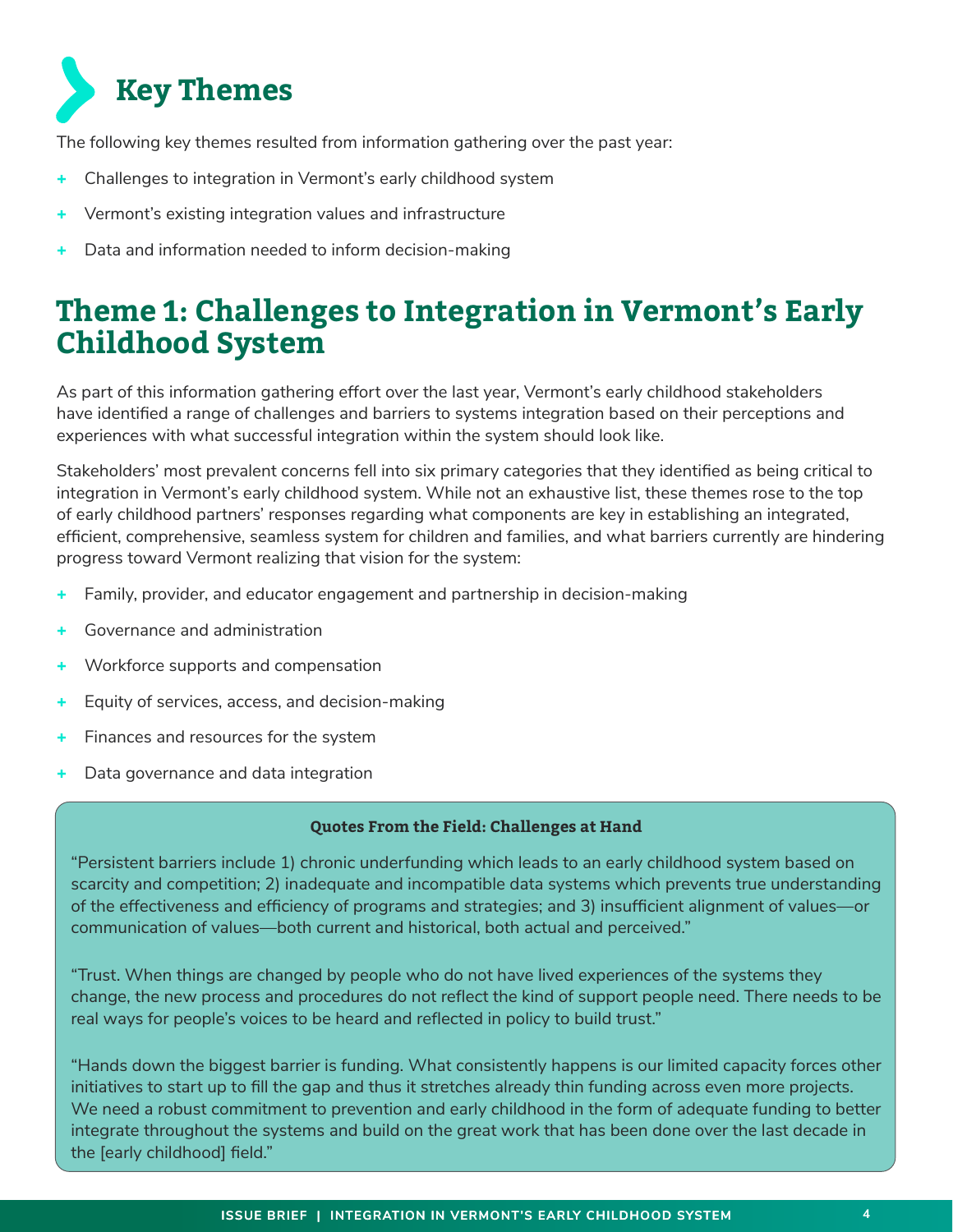#### **Family, Provider, and Educator Engagement and Partnership in Decision-Making**

The lack of opportunities for family leadership and decision-making was identified as a significant barrier to integration across the Early Childhood System. By providing parents and caregivers opportunities to bring forward thoughts and concerns, and to engage in systems conversations and decision-making processes, stakeholders suggested that families can become leaders in designing a responsive system that works for them, resulting in more seamless integration. Stakeholders suggested that creating a culture that invites and supports family engagement is critical to incorporating feedback from those who may be unfamiliar with the systems, language, and processes used in current decision-making structure. This culture shift includes providing the necessary training and coaching to support partnership with a diverse and representative group of families. Stakeholders indicated that including caregivers and communities will not only lead to trust and engagement, but to better outcomes for children and families.

Parent leaders have outlined several barriers to participation including resources, transportation, professional development, inadequate interpretation services, and generally a lack of partnership and prioritization. Throughout information gathering, partners indicated that without strong parent partnership and supports, an integrated system that best meets the needs of all families in Vermont is impossible to achieve.

#### **Governance and Administration**

The current governance structure was a concern identified by many of the state's early childhood stakeholders, who worry it impedes the state from making significant progress toward integration and achieving optimal outcomes for children and families. For instance, many stakeholders perceived that the multiple agencies that oversee early childhood-related programs and services operate under different frameworks, philosophies, and values when it comes to administering programs that serve young children and families. Stakeholders perceived a lack of clarity around roles and programmatic function, duplication of administrative efforts, siloing, fragmentation, and a lack of collaboration and coordination across the many departments, programs, and agencies overseeing this work. This fragmentation has appeared to stakeholders through gaps in communication, lack of clarity, and missed opportunities to better serve children and families. Valuing existing expertise within state agencies, departments, and divisions, was also perceived as a governance and management challenge across both agencies.

Stakeholders' perceptions of the Agency of Education include concerns that coordination and collaboration are not strongly valued, and that decisions tend to be made within a silo with little stakeholder feedback. Stakeholders' perceptions of the Child Development Division reflect concerns about leadership transitions coinciding with a critical shortage of content expertise in child development, child care, and supporting children with disabilities. These perceptions, agency leadership transitions, alongside concerns about the reorganization of CDD proposed by H. 394, have left an overwhelming tension in the field, and challenged early childhood stakeholders' confidence and trust in the state agency's ability to lead key programs and services for young children (across both entities). Stakeholders suggested that mitigating gaps in leadership and content expertise would better promote alignment and reduce duplication in the programs and policies that serve young children and families in Vermont, leading to a more integrated system.

Stakeholders identified a need to examine systems that govern and administer child care and early childhood education, including decision-making authority; capacity and quality; collaboration and integration; barriers and challenges; mechanisms to strengthen system oversight; and data infrastructure. Act 45, passed by the Legislature in 2021, has set this examination in motion with independent contractors who are examining these critical questions and comprehensive stakeholder feedback. More information can be found in the concluding section of this brief.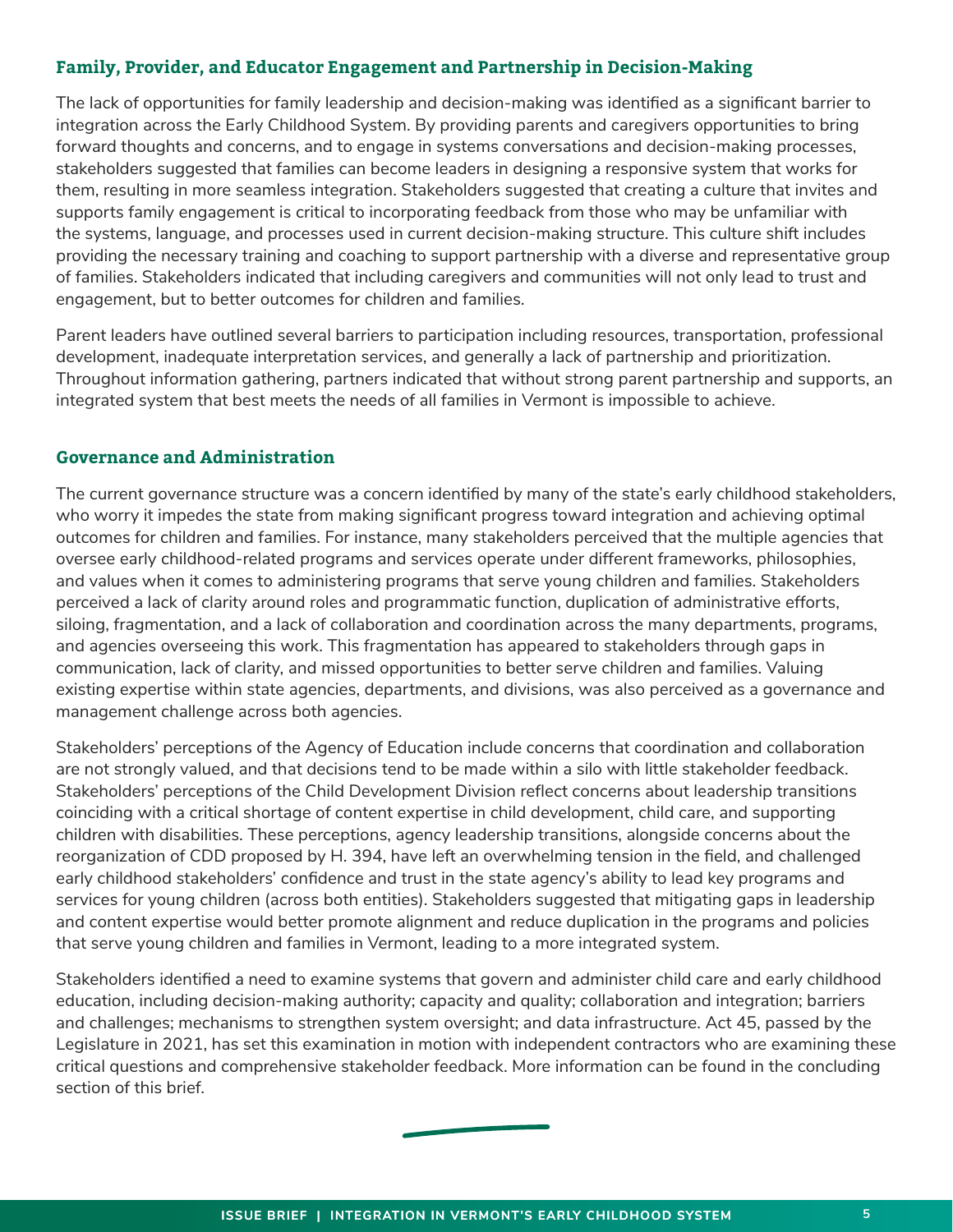#### **Workforce Supports and Compensation**

When asked what components were key to integration, Vermont's early childhood partners continuously pointed to a strong, well qualified, well compensated, and supported workforce across all sectors. Many stakeholders have described the current moment as a "workforce crisis" in Vermont's early childhood system. The crisis is stemming from challenges with recruiting and retaining, as well as providing appropriate compensation and benefits to early childhood professionals. Stakeholders identified the low compensation in child care and early educator roles in particular, along with other early childhood professions, as being a persistent barrier to hiring and retaining high-quality staff, and ultimately, to keeping their programs open. Additionally, insufficient workforce training, professional development, and support were frequently mentioned challenges.These challenges also inhibit the early childhood workforce from participating as actively in collaboration efforts (for example, opportunities for them to be actively engaged in the BBF Network), which limits the ability to ensure their voices are heard as experts within their respective sectors. Without a strong and supported workforce, stakeholders expressed significant concern that an integrated and well-resourced early childhood system is out of reach.

#### **Equity of Services, Access, and Decision-Making**

Equitable access to services within Vermont's early childhood system emerged as a clear guidepost for many stakeholders, and was identified as an area in which our state and programs have room for improvement. Our ability to realize an integrated system that provides the highest quality, equitable access to services, resources, and supports for each and every child and family in Vermont was identified by stakeholders as a challenge. For instance, within Vermont's Universal Prekindergarten Education program, it continues to be a challenge to serve children regardless of rural geography, other care needed (beyond 10 hours a week), and specialized behavioral or health care needs. Similarly, the challenges associated with affordability in Vermont's child care system remain an equity gap when it comes to finding and accessing high-quality care. Equity is a core value within the broader goals of building an integrated early childhood system, yet several programs and initiatives still struggle to provide equitable access to high-quality opportunities for each and every child. The ways in which each of these services, needs, or factors intersect is not adequately addressed by the current status of integration in our system, based on stakeholders' feedback.

#### **Finances and Resources for the System**

Another theme that emerged consistently was chronic underfunding of early childhood programs. The lack of a fully funded system was identified as being the root cause of many other challenges and barriers stakeholders identified related to systems integration. For instance, insufficient funding of many early education programs was suggested to be the barrier in providing a livable wage to the workforce, better training and supporting early educators, and more. These resource gaps lead Vermont programs and providers to filling in cracks and backfilling needs, versus having aligned and braided funding to support the vision for integration; a well-designed, well-resourced system that is comprehensive and meets all needs. Additionally, stakeholders perceive underfunding as leading to scarcity and competition within Vermont's system, rather than the integration and continuity they feel would best serve children and families. While the system's overall funding was a clear concern, particular programs stood out to stakeholders as being particularly underresourced including: Children's Integrated Services (CIS), child abuse prevention training, child care financial assistance (CCFAP), and afterschool, summer, and third space programs.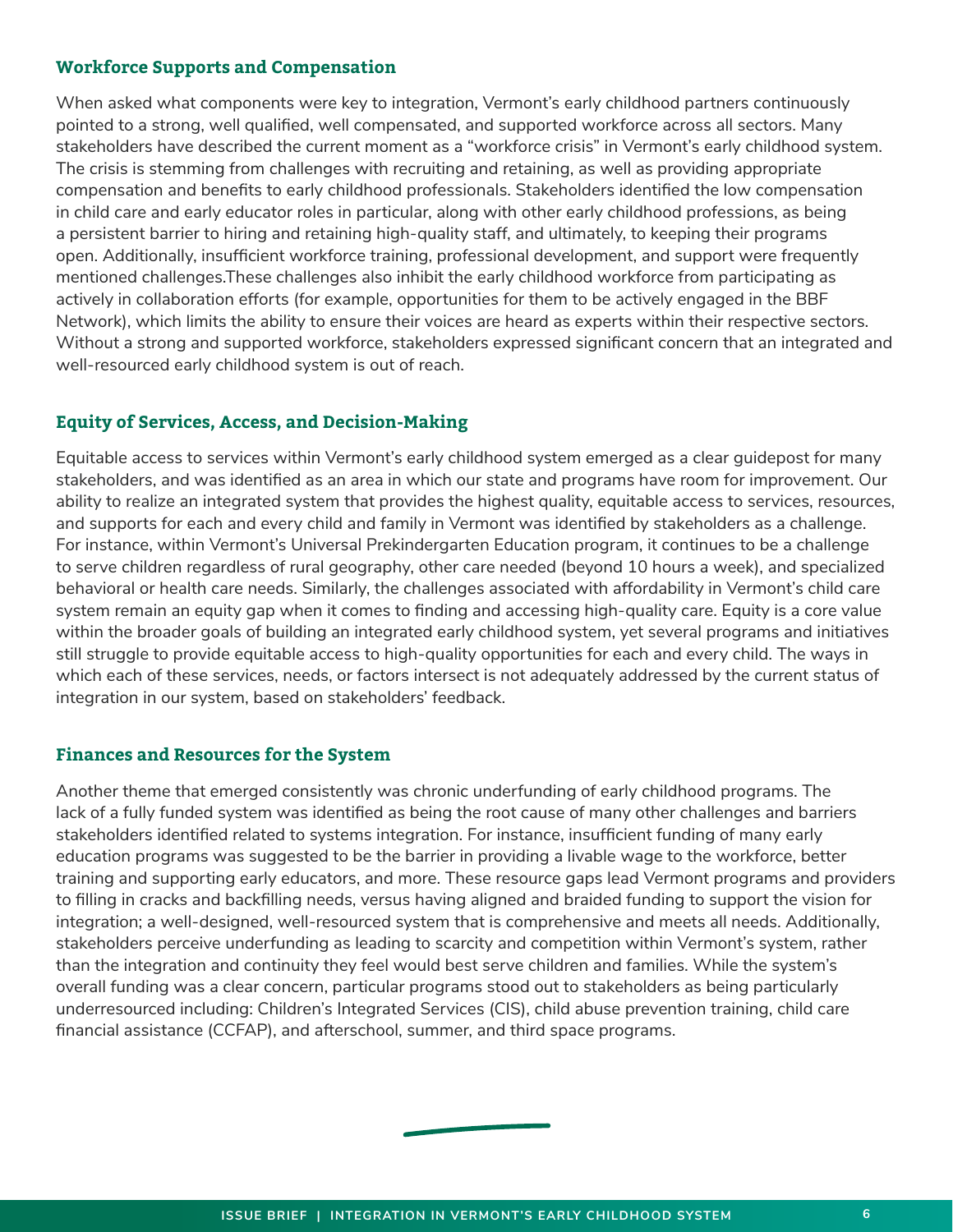#### **Data Governance and Data Integration**

The final challenges identified by stakeholders fell into the theme of data governance and data integration. Survey results suggested that members of Vermont's early childhood community continue to be frustrated by the lack of integration and inability to glean data on outcomes across programs serving young children and their families and understand the gaps for subpopulations of children. Additionally, the need to track the funding and impact of early childhood programs over time was identified as a missed opportunity by many partners. Because early childhood stakeholders placed a significant focus on the challenges associated with early childhood data as a means to strengthen integration, an entire theme is dedicated to data and information needed to inform decision-making.

### **Theme 2: Vermont's Existing Integration Values and Infrastructure**

Early childhood stakeholders developed a shared vision for system integration through Vermont's Early Childhood Action Plan in 2020. This information gathering effort reinforced several key values that early childhood stakeholders share. These principles are current strengths or commitments of Vermont's early childhood system, and stakeholders suggested that they should continue to be held up as we strive toward further integration in our system. These values include:

- + Holding children and families at the center
- **Equity**
- Family, community, and professional-informed decision-making

#### **Holding Children and Families at the Center**

Vermont early childhood stakeholders and partners expressed hope that we will continue to design and implement programs that prioritize the needs of children and families, rather than valuing the status quo, or the needs of administrators. Stakeholders also suggested that they would like to see the system become more seamless for families to navigate, and to ease transitions between the variety of services that children and families may be accessing (afterschool and third space programs, child care, universal pre-K, Children's Integrated Services, early childhood special education, specialized health services, and more). This "seamlessness" appeared repeatedly as an attribute, our outcome, of what early childhood partners in Vermont see as a well-integrated system. Stakeholders also described the need for a cultural or paradigm shift for what we mean by "early childhood," including recognizing the importance and value of prevention-oriented programs, the inclusion of the prenatal period and afterschool and third space programs in the system, and the importance of wraparound services.

#### **Equity**

A commonly identified principle was providing equitable access to services including afterschool and third space programs, child care, universal prekindergarten, Children's Integrated Services (CIS), early childhood special education, specialized health services, and more. In addition to equitable access to services, early childhood stakeholders in Vermont have recognized the critical nature of designing and implementing services that seek to correct systemically unjust practices and policies that have historically disproportionately impacted Vermonters of color and other underserved and marginalized populations. This theme included the desire to engage with parents, communities, and the early childhood field in an equitable and empowering way. Stakeholders also expressed the need to better include and support the participation of historically underrepresented and underserved communities and populations when designing and implementing systems change. Stakeholders suggested that improving on the system's current level of integration would require more inclusivity and conscious efforts to engage all communities and populations in Vermont.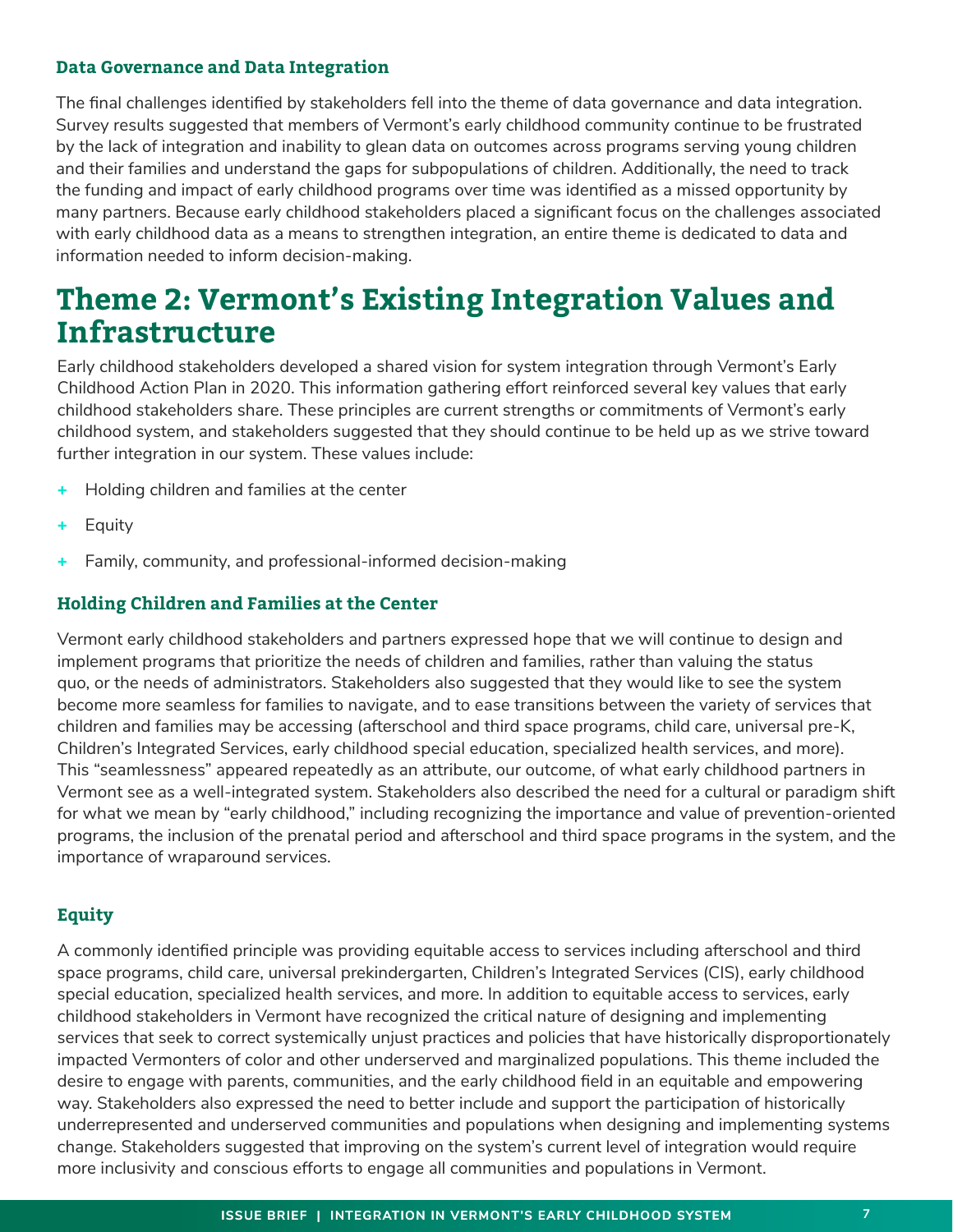#### **Family, Community, and Professional-Informed Decision-Making**

Stakeholders suggested that it is important that policymakers and program administrators include all partners in implementing strategies to move toward the vision of an integrated system. This includes using the VECAP as the collaboratively developed vision; ensuring the voices of those most impacted are included in discussion of vision and strategy; providing clear, transparent communication about governance and administration; and supporting partners and the early childhood field with the changes associated with the transition to realize an integrated and comprehensive early childhood system. As challenges and opportunities for continuous quality improvement arise, change management practices must ensure that families, providers, and other stakeholders are supported and that any administrative burden is reduced as much as possible. However, maintaining the central focus on improving the well-being of children and families is paramount and should be clearly reflected in changes made. Further, stakeholders suggested that family-friendly or family-oriented communication from programs and services was an important component of engaging families and those most impacted. Similarly, providing clear and transparent communication and opportunities for input and feedback for providers, educators, and others working directly with children and families is critical for policymakers and program administrators to consider and implement throughout this process.

#### **Existing Integration Infrastructure**

While barriers to integration exist, Vermont has prioritized building strong infrastructure and initiatives over the past decade to work toward seamless navigation for families and an integrated early childhood system.

Stakeholder's feedback indicated that Vermont early childhood stakeholders have experienced, perceived success, or see value in many existing integration initiatives and structures. Examples of where stakeholders expressed support for maintaining (or building capacity of) existing infrastructure include the Child Development Division and Children's Integrated Services (CIS), which were largely seen as strong integrationoriented efforts.

#### **Quotes From the Field: Existing Integration Infrastructure**

"An integrated prenatal to age 8 [early childhood] system is crucial for Vermont through the Child Development Division as it is uniquely designed as a holistic and integrated system to identify risk factors early on and approach the family as a whole and ease the navigation process. Vermont is a leader in integrated services and other states look to us as the experts on how to deliver these services seamlessly."

"CIS is built on best practice and research, as is IFS and to dismantle these systems rather than fully fund them is a huge step backwards and away from a cradle to career proposal."

"CIS is seen as a promising model across the country."

"The CIS approach is informed by decades of research demonstrating the value of integrated service delivery both for improved outcomes as well as return on investment. It has been continually monitored, supported, and improved in Vermont, resulting in a program that is considered a model nationally and frequently heralded as such. However, it does require oversight, continuous improvement, and adequate funding, like any program. By dismantling the CIS unit at the state level, unbundling the payment, and returning oversight of each individual service to a different agency or departments at the state, Vermont will return to a fractured service delivery system rife with inefficiencies and massive inconsistency across the state."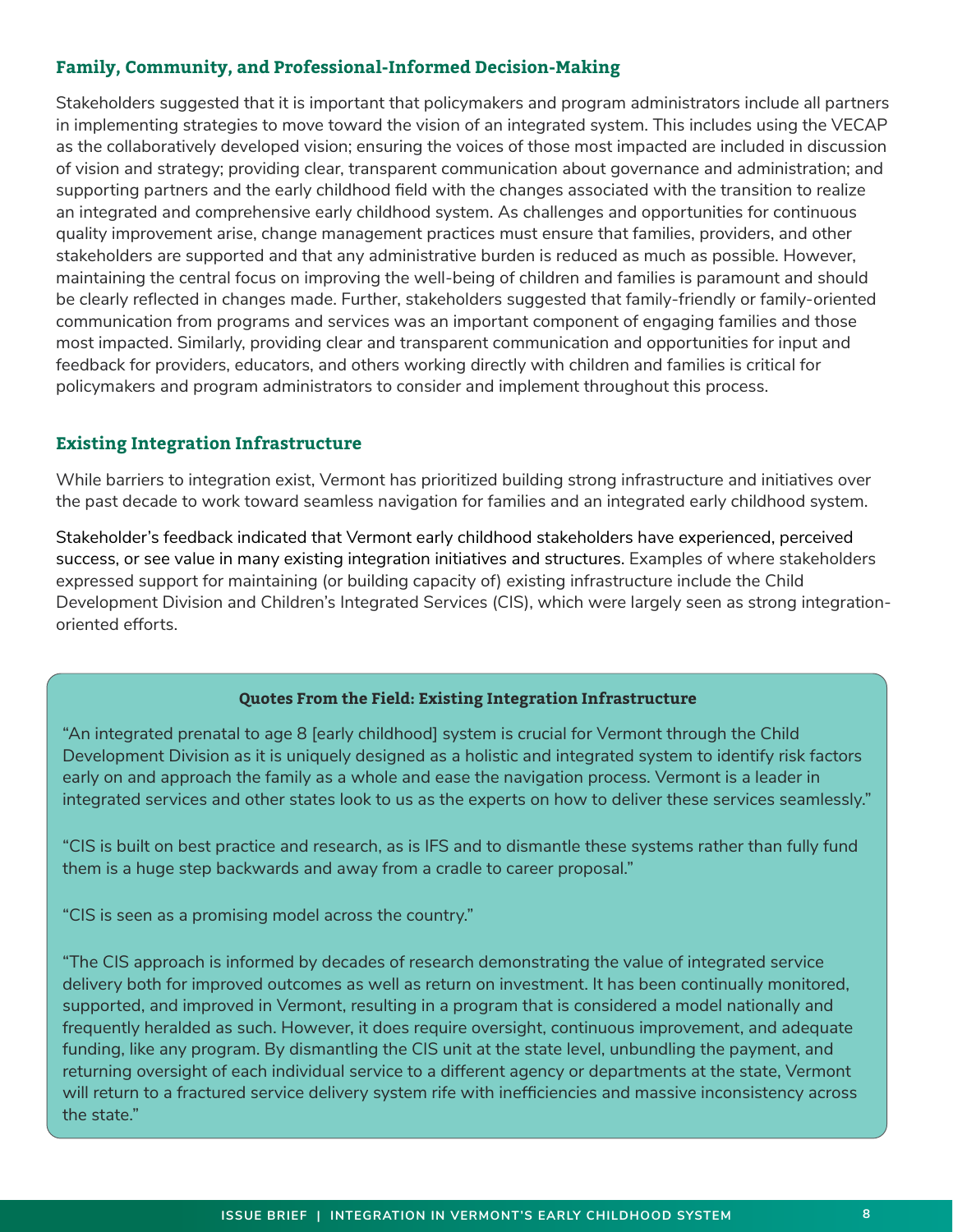#### **The Child Development Division (CDD)**

Stakeholders suggested that Vermont is leading the way nationally through the initial intent to integrate and align resources, supports, and services through CDD. Stakeholders described aligned and integrated early childhood governance and administration, as well as braided funding strategies, as critical cornerstones in creating a seamless system for kids and families. Stakeholders further suggested that when designing or redesigning governance for early childhood programs, many states across the country are turning to similar models. Responses indicated support for the division's goal of serving children and families through a child development, family-focused, and strengths-based lens. Of note, while the vision and intent of CDD is valued and described as leading the way nationally, stakeholders also described challenges associated with the current status of CDD: is under resourced; lacks capacity to meet the true vision and need; does not truly integrate all early childhood services; and lacks content expertise and knowledge around the needs of children and families and the programs and system supporting them.

#### **Children's Integrated Services (CIS)**

The current model of Children's Integrated Systems (CIS) was also held up by stakeholders as a critical way to support seamless navigation of services for children and families. CIS is also viewed by stakeholders as a best practice model that states across the nation are moving toward for aligning and integrating services and braiding finances. Stakeholders shared that they would prefer to see CIS further invested in and strengthened, rather than dismantled. However, stakeholders also articulated some of the challenges associated with CIS: is under resourced; is an administrative burden for some sectors; and has no data system to capture service provision and impact.

Stakeholders continuously acknowledged that the current capacity and resources within CDD and CIS are lacking and that additional support is necessary to meet the intent of the division and program.

#### **Other Programs and Services that Strengthen Integration**

BBF's statewide information gathering efforts have consistently articulated the importance of strengthening existing communication, collaboration, and partnerships across all levels of our system to ease transitions for families, streamline siloed efforts, and reduce duplication. It is clear that Vermont's early childhood stakeholders strongly value these practices as essential to the success of creating a sustainable, integrated Early Childhood system that realizes the promise of each and every child. In addition to CDD and CIS, several other programs, frameworks, and initiatives were named that reflect ongoing efforts to support integration in Vermont's early childhood system, including, but not limited to:

- + Act 166 Universal Prekindergarten Education (UPK)
- + The Early Childhood Interagency Coordinating Team (ECICT)
- **Head Start and Early Head Start**
- + Help Me Grow VT (HMGVT)
- + Let's Grow Kids
- + The Parent Child Center Network (PCCN)
- + Vermont's Early Childhood State Advisory Council Network - Building Bright Futures (BBF)
- + The Vermont Interagency Coordinating Council (VICC)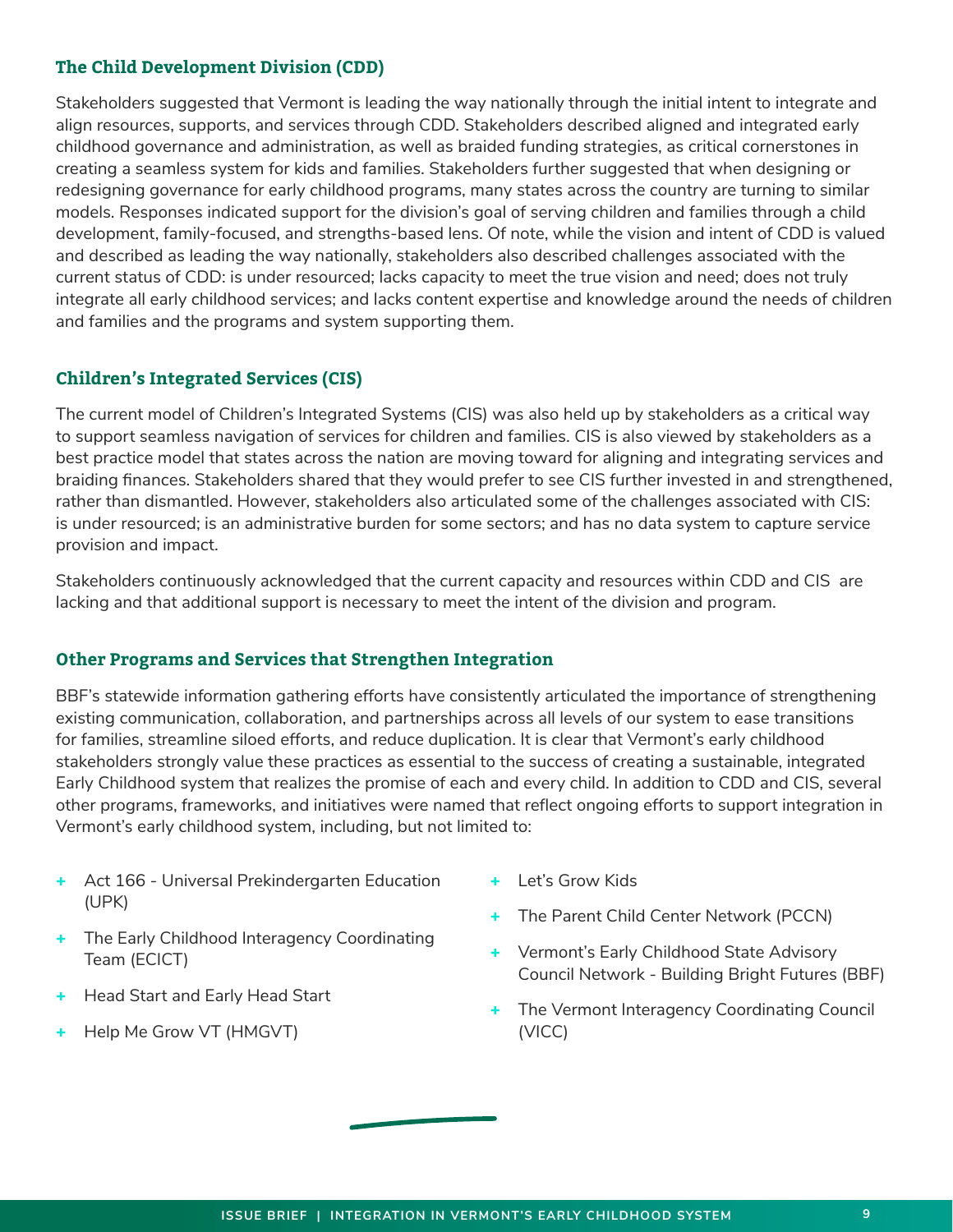### **Theme 3: Data and Information Needed to Inform Decision-Making**

Using evidence to inform policy is becoming a cornerstone to improving the well-being of children and their families across Vermont. Although there have been investments in select data systems and development of several procedures for measuring outcomes, Vermont's systems for the collection, analysis, and use of early childhood data on the whole remain inadequate. Stakeholders elevated the following themes associated with data needs in Vermont's early childhood system related to improving on the current status of integration:

- + Early childhood expenditures
- Publicly accessible, high-quality data and using data to inform decision-making
- Identification of data gaps and prioritization
- + Consistent review of national best practices

#### **Quotes From the Field: Data to Inform Decision-Making**

"We need more information on the efficacy of current state and federal investments in Early Childhood."

"PLEASE require a thorough evaluation of the current [early childhood] system by hiring experts to complete this evaluation and produce a comprehensive report with recommendations. This evaluation needs to be done by an organization with expertise in early childhood systems and compare the Vermont system to national data and information."

"Linking systems of data across various agencies and platforms could be a tipping point to guarantee greater accuracy and integrity of data. Then there would be more real data points to act on with positive intent and coordinated purpose."

"Longitudinal data collection is necessary to inform best practices and determine efficacy and outcomes within the birth-grade 3 continuum."

"We must evaluate the systems while integrating them to ensure all aspects of the system follow best practice and research-based solutions, not just policies and practices that have always been done. This way we can bring together our systems and improve our systems for children and families."

#### **Early Childhood Expenditures**

Stakeholders identified a need to centralize early childhood financing data to promote transparency through the development of an early childhood budget inventory. This inventory can be used to facilitate discussions about current and future investments and opportunities for better alignment.

#### **Publicly Accessible, High-Quality Data and Utilization to Inform Decision-Making**

Vermont's early childhood stakeholders and leaders have recognized that using evidence and data to inform policy is an essential strategy for positively impacting outcomes for children and families. Although there have been investments in select data systems and the development of several procedures for measuring outcomes, Vermont's early childhood systems for the collection, analysis, and use of data on the whole remain inadequate. There is currently no centralized system for integrating early childhood data across state agencies,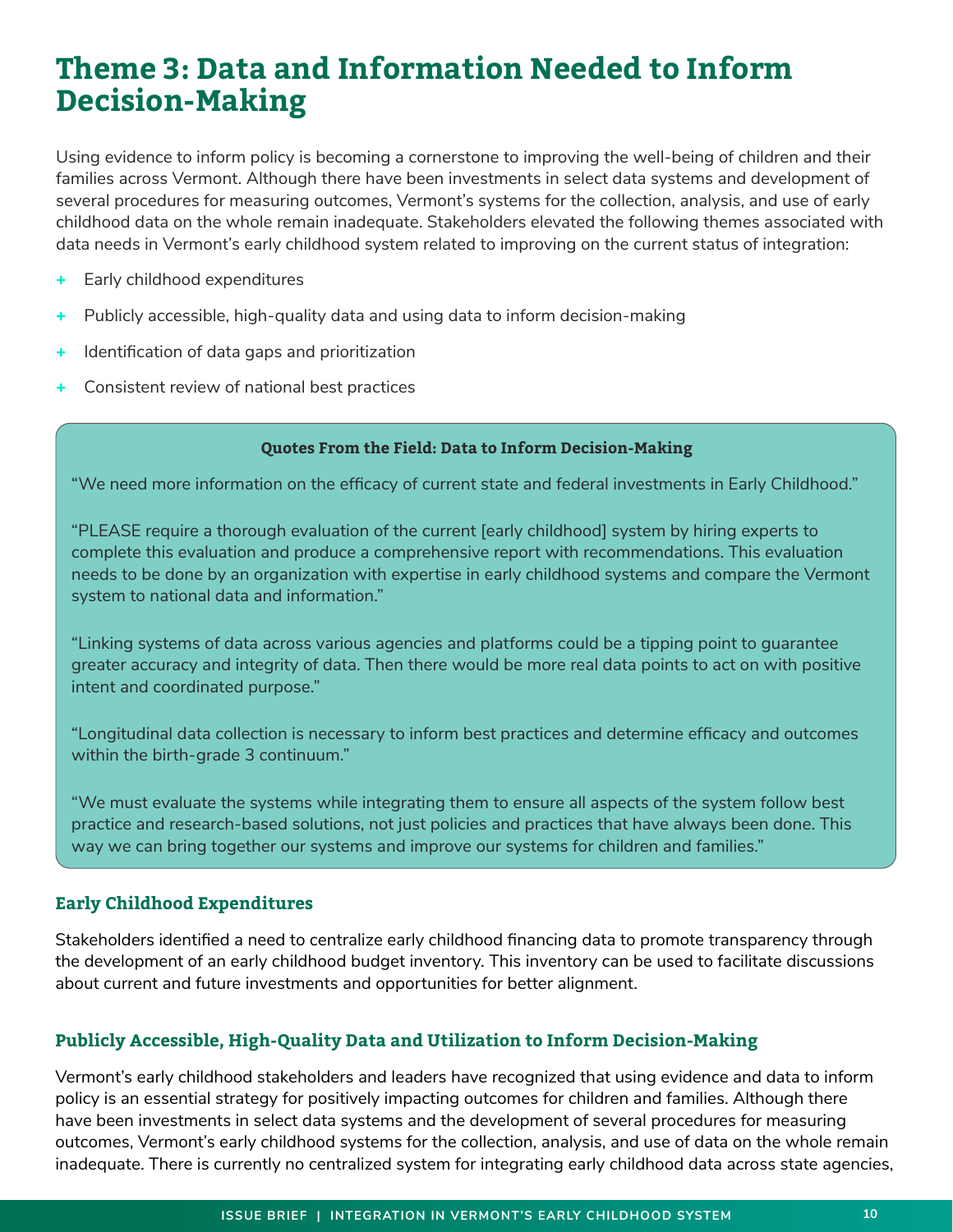departments, and divisions serving children and families, and even independent or siloed data efforts have stalled or struggled to succeed. Further, stakeholders reported the need for a centralized hub of data and research that's easily digestible. Ultimately, stakeholders articulated the need to prioritize and invest in an integrated early childhood data system to ensure that the resources, services, and supports currently serving young children and their families are as effective and efficient as possible.

#### **Identification of Data Gaps and Prioritization**

There are questions that Vermont is not currently able to answer due to data gaps and a need for a centralized solution to identify and monitor what data exists, the limitations of existing data, and the pursuit of prioritized data gaps. The 2020 Early Childhood System Needs Assessment includes a 10-page table of data gaps, however, as a system, Vermont hasn't yet had the capacity to make progress toward addressing those gaps. Addressing these data gaps is a critical component of ensuring that Vermont's early childhood system is integrated, well-resourced, and data-informed, as outlined as the state's goal in the VECAP.

#### **Consistent Review of National Best Practices**

While Vermont is a valuable place to develop and test unique programs and frameworks, stakeholder feedback suggested that to improve integration in the early childhood system, the state would benefit from consistent review of national best practices, cutting edge research, and partnerships with other states. Stakeholders outlined the need for opportunities to embed Continuous Quality Improvement (CQI) efforts throughout the early childhood system; consistently discuss lessons learned; identify opportunities to implement projects and scale; and finally, to use data and national best practices to inform service provision, program implementation, and decision-making, versus remaining content with the current system operations. Early childhood partners described times when Vermont and other states have learned from each other, as leading to stronger, more integrated, data-driven early childhood systems building.



The findings of this brief do not necessarily indicate the views of Building Bright Futures' staff, the State Advisory Council, or the State of Vermont. Data were collected and compiled from a subset of the Building Bright Futures Network, and therefore, may also not represent the views of all members.

Of note, although a robust network of stakeholders have provided their perspectives, the stakeholders and their recommendations might not necessarily be representative of all Vermont early childhood stakeholders. Demographic data were not collected on the broader group of stakeholders. In addition, responses include qualitative feedback from SAC participants at the February 23, 2021 meeting and Vermont Early Childhood State Advisory Council Network representatives over the last year, during which time political and financial changes have taken place that may impact stakeholders' perspectives. Finally, there are likely many other efforts across the early childhood system focused on integration that are not specifically captured in this summary.